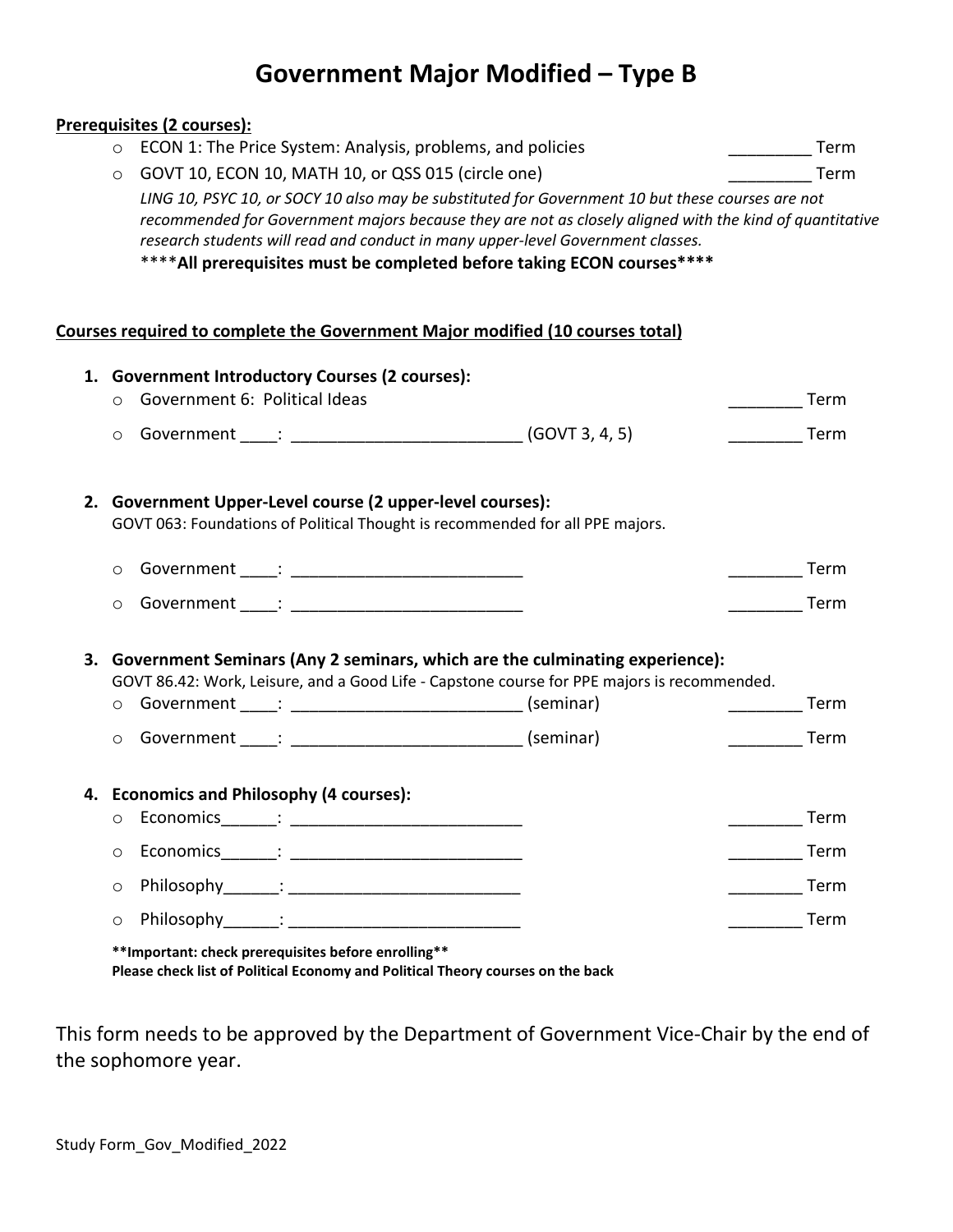## **Government Upper-level courses:**

• Choose any government courses levels 20's to GOVT 86's

For course descriptions and the most current course schedules and Honors Program requirements, please consult th[e ORC/Catalog,](http://dartmouth.smartcatalogiq.com/en/current/orc/Departments-Programs-Undergraduate/Government) The Timetable [of Class Meetings,](https://oracle-www.dartmouth.edu/dart/groucho/timetable.main) and th[e Government website](https://govt.dartmouth.edu/undergraduate/courses)

## **Economics and Philosophy courses:**

- ECON 5: Adam Smith and Political Economy (Identical to GOVT 86.25)
- ECON 21: Microeconomics
- ECON 22: Macroeconomics
- ECON 24: Development Economics
- ECON 27: Labor Economics
- ECON 28: Public Finance and Public Policy
- ECON 32: Monetary Policy and the Macroeconomy
- ECON 37: Gender and Family Issues in Modern Economics
- ECON 38: The Economics of Government and Public Policy
- ECON 39: International Trade
- ECON 78: Fed Challenge
- PHIL 1.03: Philosophy and Economics
- PHIL 1.07: Life, Death, Relationships, and Meaning
- PHIL 1.09: Science, Superstition, and Skepticism
- PHIL 1.16: Morality, Freedom, and the Mind
- PHIL 1.18: The Self in Philosophy, Psychology, and Neuroscience
- PHIL 1.19: Identity, Liberalism, and Democracy (Identical to GOVT 30.15)
- PHIL 4: Philosophy and Gender (Identical to WGSS 46.01)
- PHIL 5: Philosophy of Medicine
- PHIL 8: Introduction to Moral Philosophy
- PHIL 9: Applied Ethics
- PHIL 9.01: Reproductive Ethics
- PHIL 9.02: Environmental Ethics
- PHIL 9.04: The Ethics of Food Choice and Food Policy
- PHIL 9.06: Friends, Lovers, and Comrades: Ethical Issues of Special Relationships
- PHIL 9.07: Ethics of Freedom, Paternalism, and Intervention
- PHIL 9.08: Ethics and Information Technology
- PHIL 16.02: Kant on Moral, Legal, and Political Philosophy
- PHIL 22: Feminism and Philosophy
- PHIL 23.01: Ethics and the Arts
- PHIL 24: Law and Philosophy
- PHIL 26: Philosophy and Computers (identical to COGS 026)
- PHIL 28: Phenomenology and Existentialism
- PHIL 31.06: Free Will, Agency and Responsibility
- PHIL 31.07: The Social World
- PHIL 36: Metaethics
- PHIL 37: Ethical Theory
- PHIL 38: Social and Political Philosophy
- PHIL 38.01: Equality, Justice, and Democracy
- PHIL 38.02: Ethics, Politics, and the Law (identical to GOVT 86.41)
- PHIL 38.03: Race, Justice, and the Law (identical to GOVT 86.45)
- PHIL 40: Race, Gender, Sexuality
- PHIL 50.14: Property, Markets, and Capitalism

Study Form\_Gov\_Modified\_2022